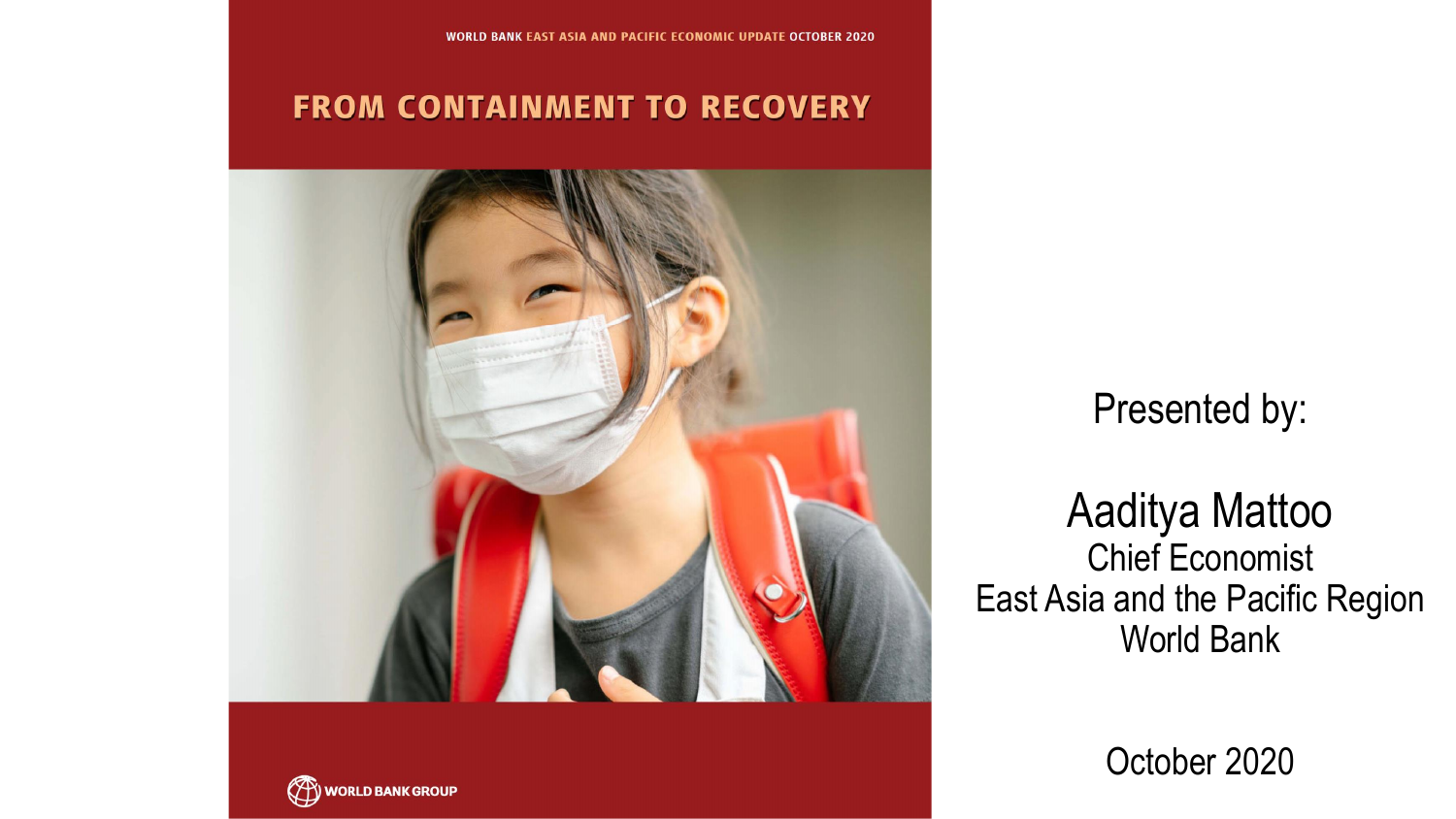# **COVID-19 has sharply reduced growth in the region**



Source: World Bank Economic Monitoring Note: Growth for 2020 refers to October 2020 EAP Update estimate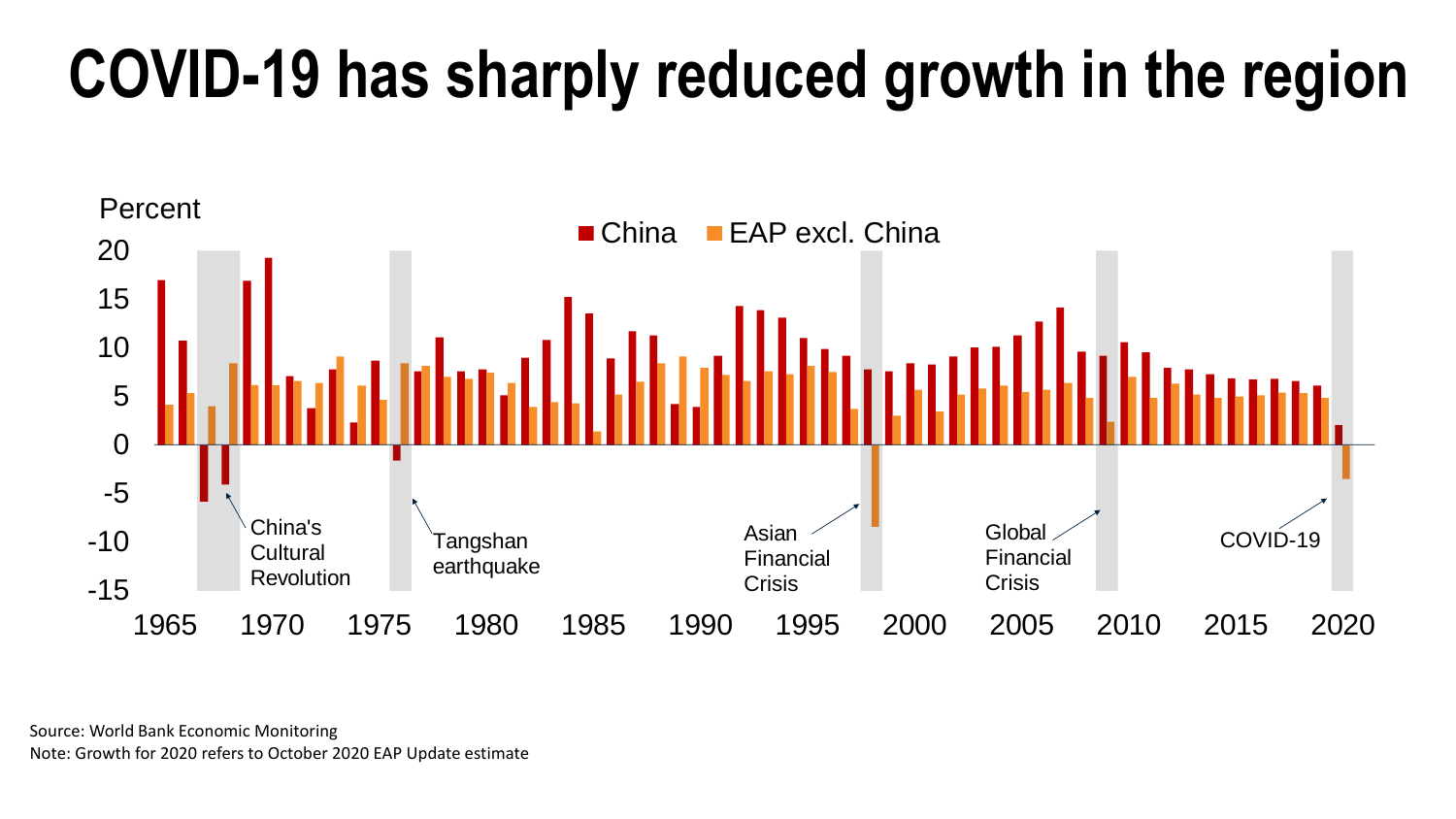# **Key points**

- Relatively successful containment and relief, but will struggle to recover and grow.
- Longer-term impact depends less on the virus and more on how governments respond.

• Growth rates could be 1% lower every year for the next ten years – unless there is meaningful reform.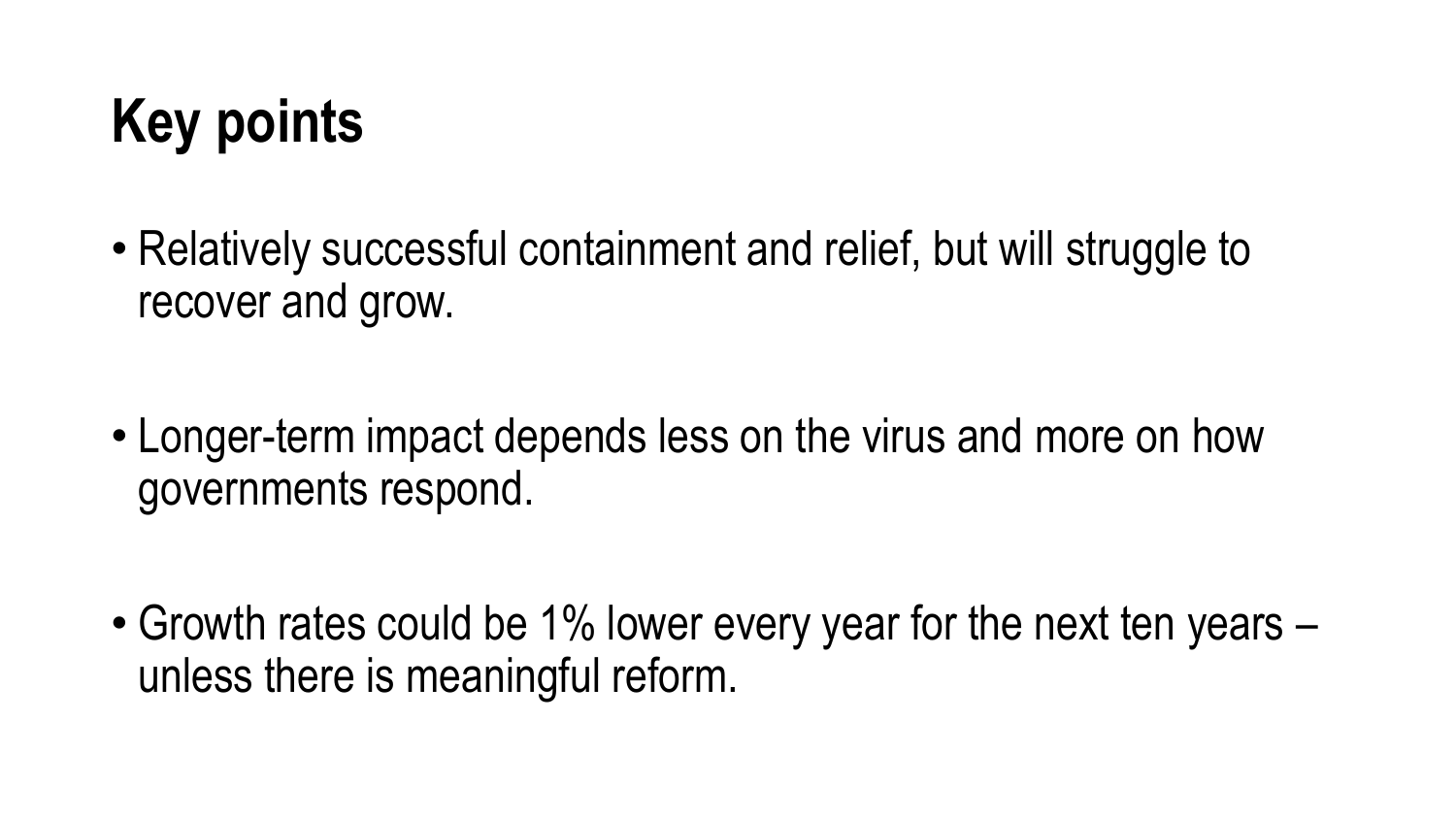# Successful containment with important exceptions



Source: European Centre for Disease Prevention and Control 2020.; World Bank staff elaboration.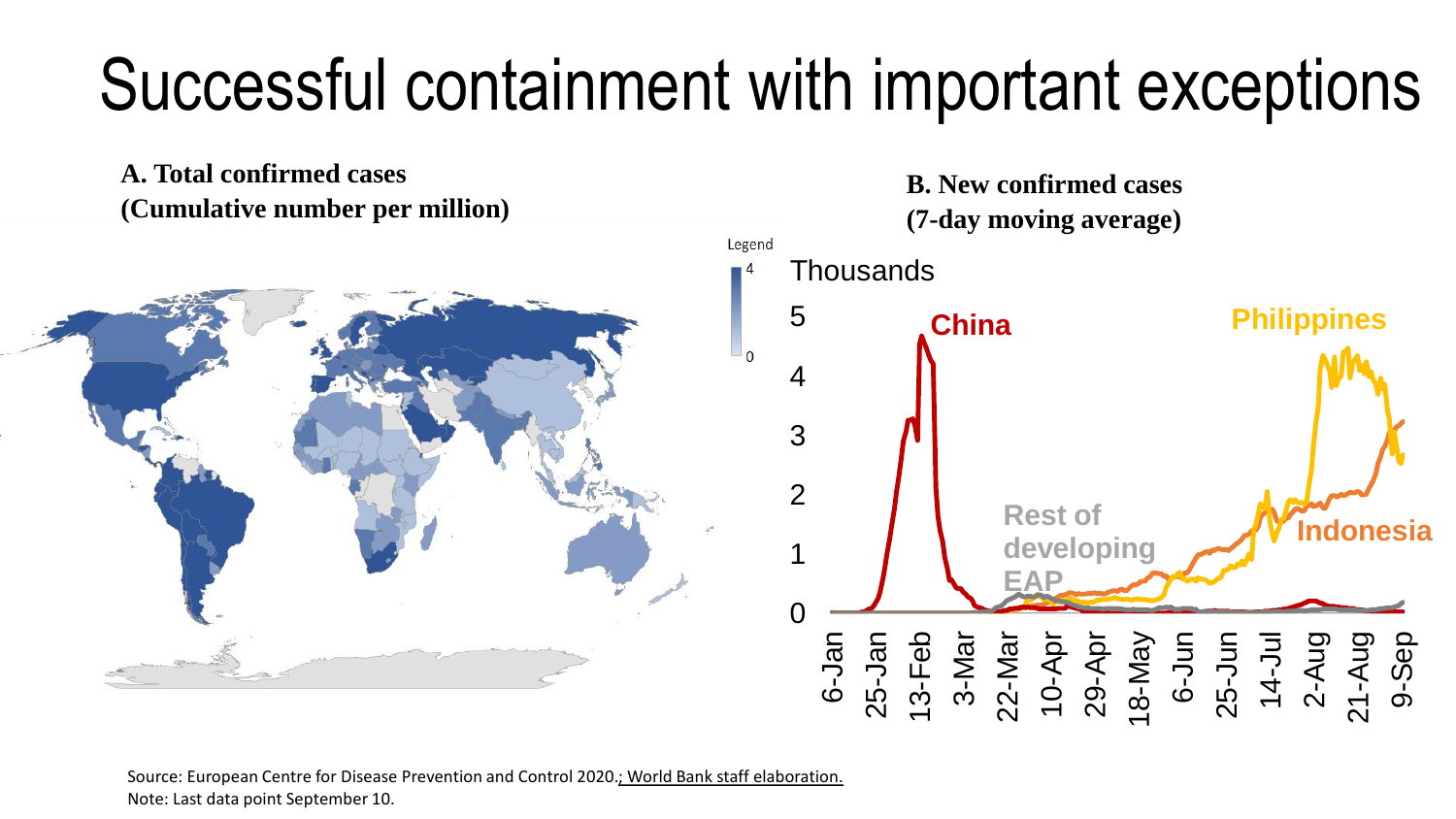#### **Much of the world has sunk into an unprecedented recession**



Source: Authors' figure adapted from World Bank 2020a. Data from Inklaar et al. 2018; Kose, Sugawara, and Terrones 2019, 2020.

Note: 2020 uses forecast data. Shaded areas refer to global recessions. Sample includes 183 economies though the sample size varies significantly by year. For crises that last for more than a year, the annualized average of the cumulative contraction of GDP per capita growth during the crisis is used.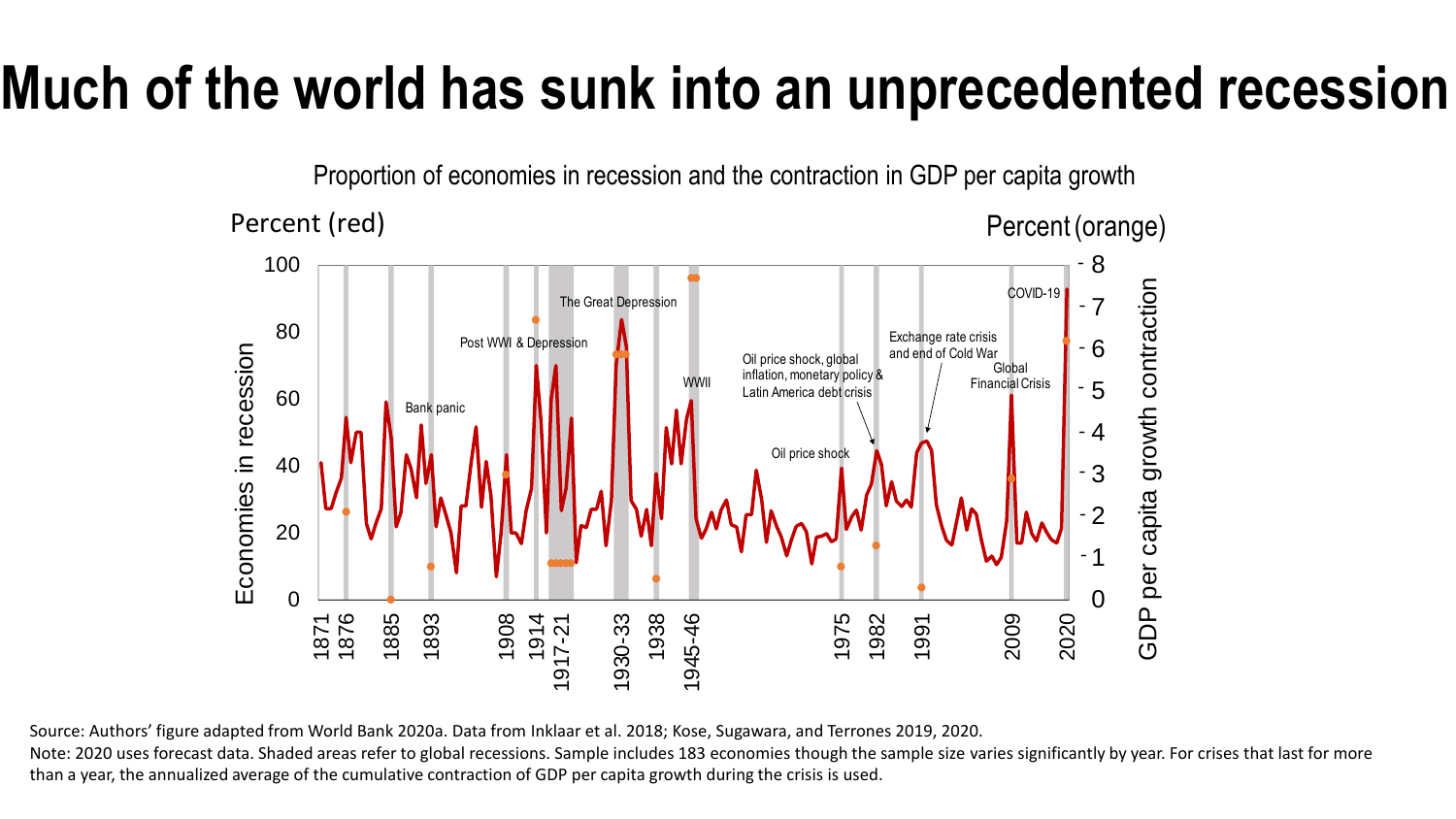#### **EAP countries are exceptionally but differently exposed**

**Exposure to trade and remittances**



*Source:* World Bank.

*Note:* Unweighted average over 2017-19 period or three latest years available.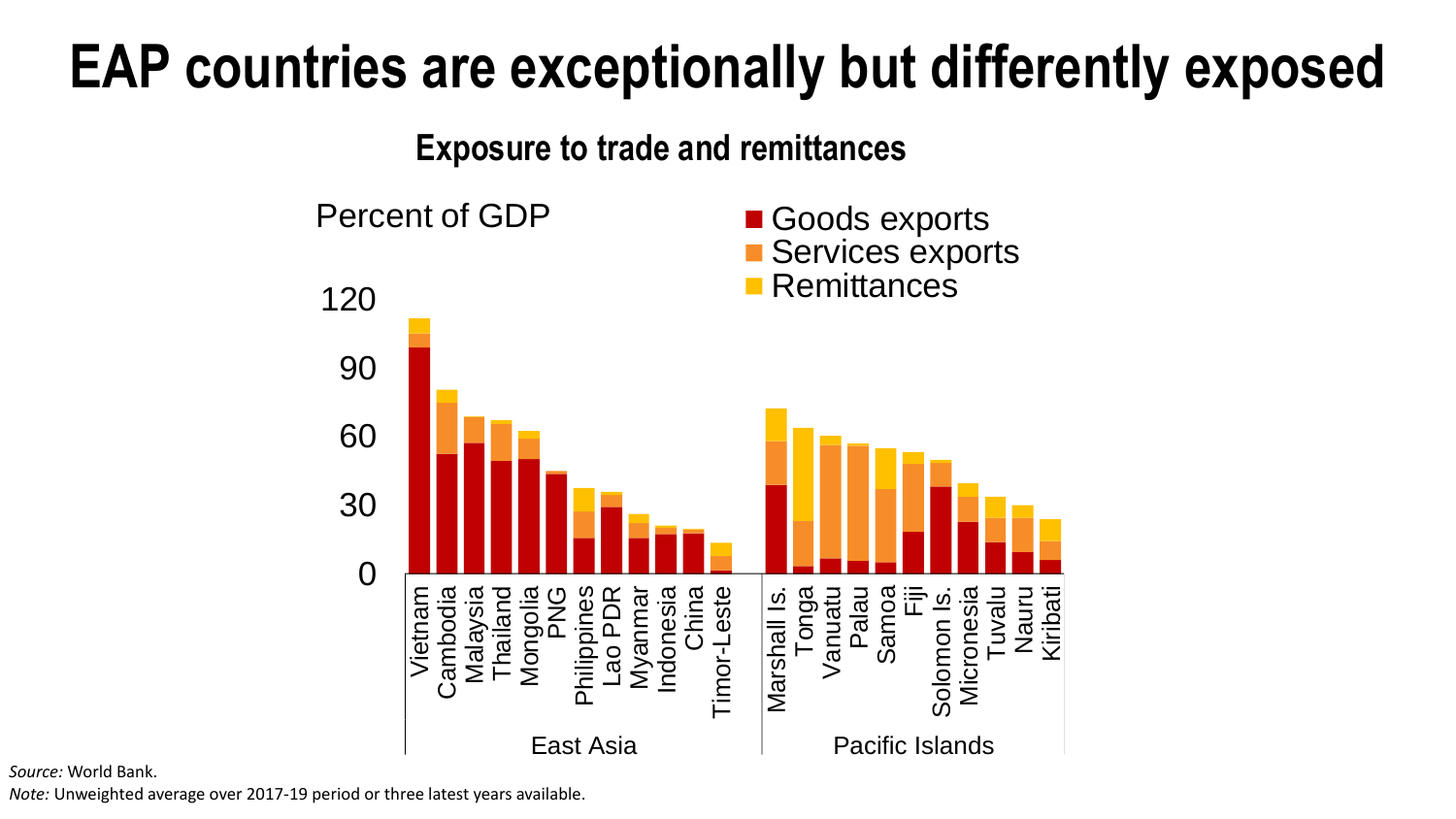## **Firm sales and household earnings mirror the macroeconomic contraction**



**A. Drop in monthly sales (vs prior year) B. Share of households with earning losses from either wage or non-farm family business sources (%)**



Source: Business Pulse Surveys. EAP High frequency phone surveys, first round.

Note: A. The survey was conducted in May for Myanmar, June for Cambodia, Indonesia, Vietnam, and July for the Philippines. Monthly sales refers to firm sales in the last completed month (in the case of Myanmar) or the last 30 days (other countries) prior to the survey, relative to the same period in 2019. Micro is defined as firms having less than 5 employees, SME as having 5-99 employees, large as having 100+ employees. In the case of the Philippines, the change is between July and April, when Enhanced Community Quarantine (ECQ) was adopted. B. Survey dates are indicated underneath the country names. In Mongolia and Cambodia, wage losses are reported for the whole household, not only head of households.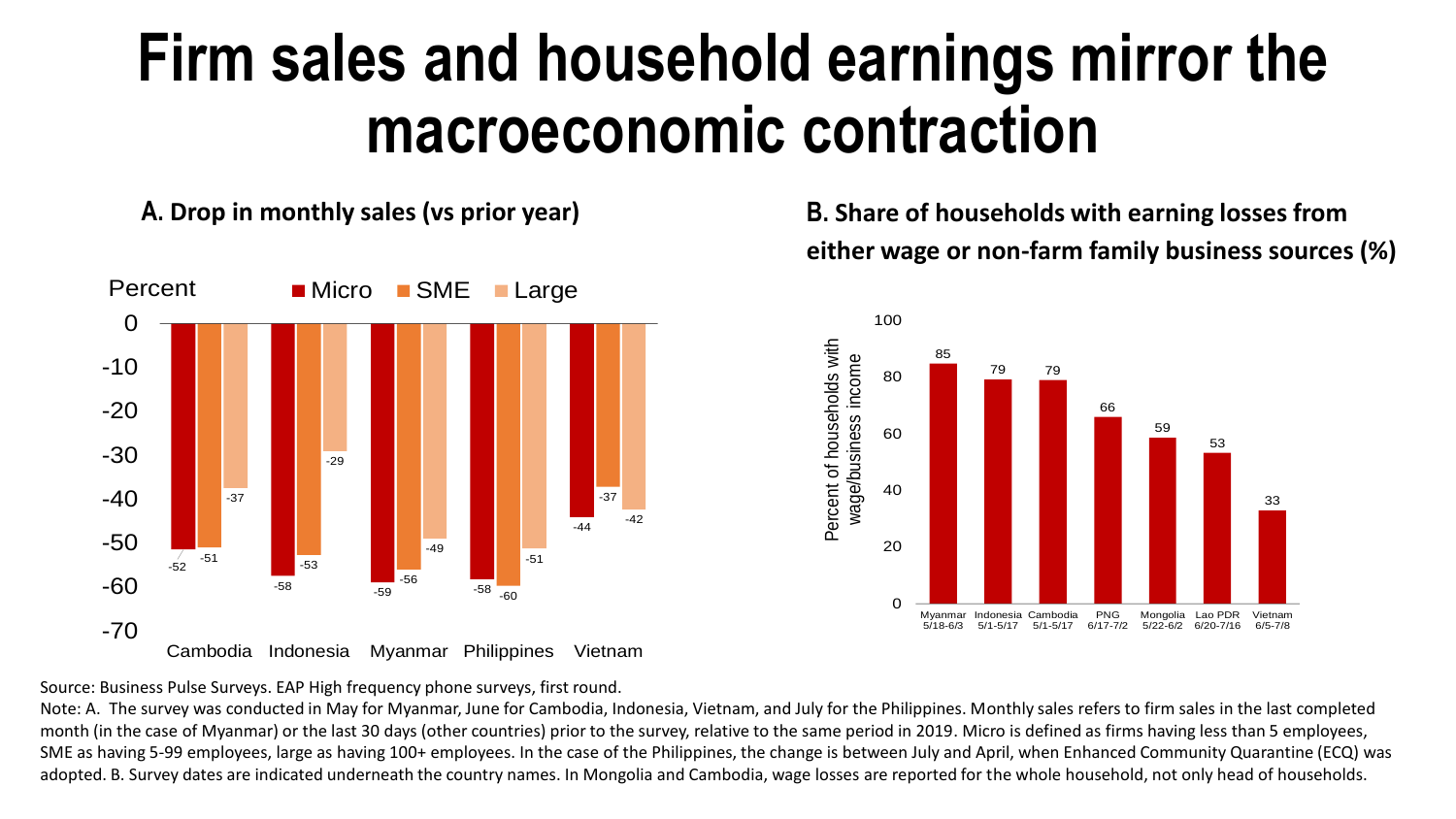## **To stem the pain, governments provided fiscal support to firms and households**

**A. Fiscal support B. Income support and revenue exemptions**



Source: International Monetary Fund June 2020 World Economic Outlook Update; World Bank staff estimates.

Note: Data are as of September 12, 2020. Data refer to general government, except for Indonesia, Malaysia and the Philippines which refer to central government only. Income and revenue support measures include direct transfer payments, reduction or deferral of payment commitments, foregone revenue from tax cuts, credits and exemptions, and other financial assistance to individuals and firms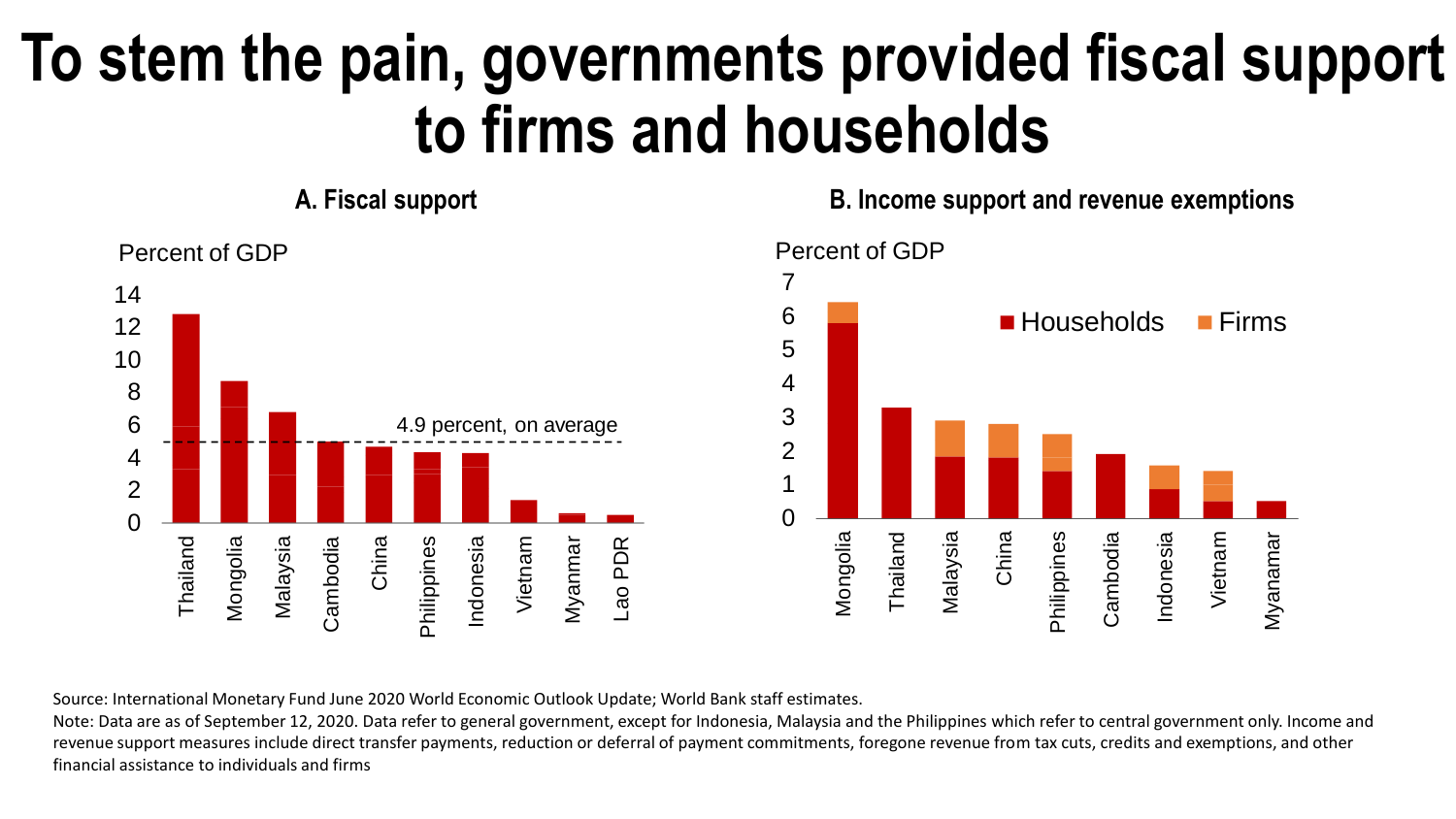### **Most regional economies are expected to contract in 2020**



**A. Developing East Asia, projected growth 2020 B. Pacific Island economies, projected growth 2020**

Percent



Source: World Bank. Note: Estimates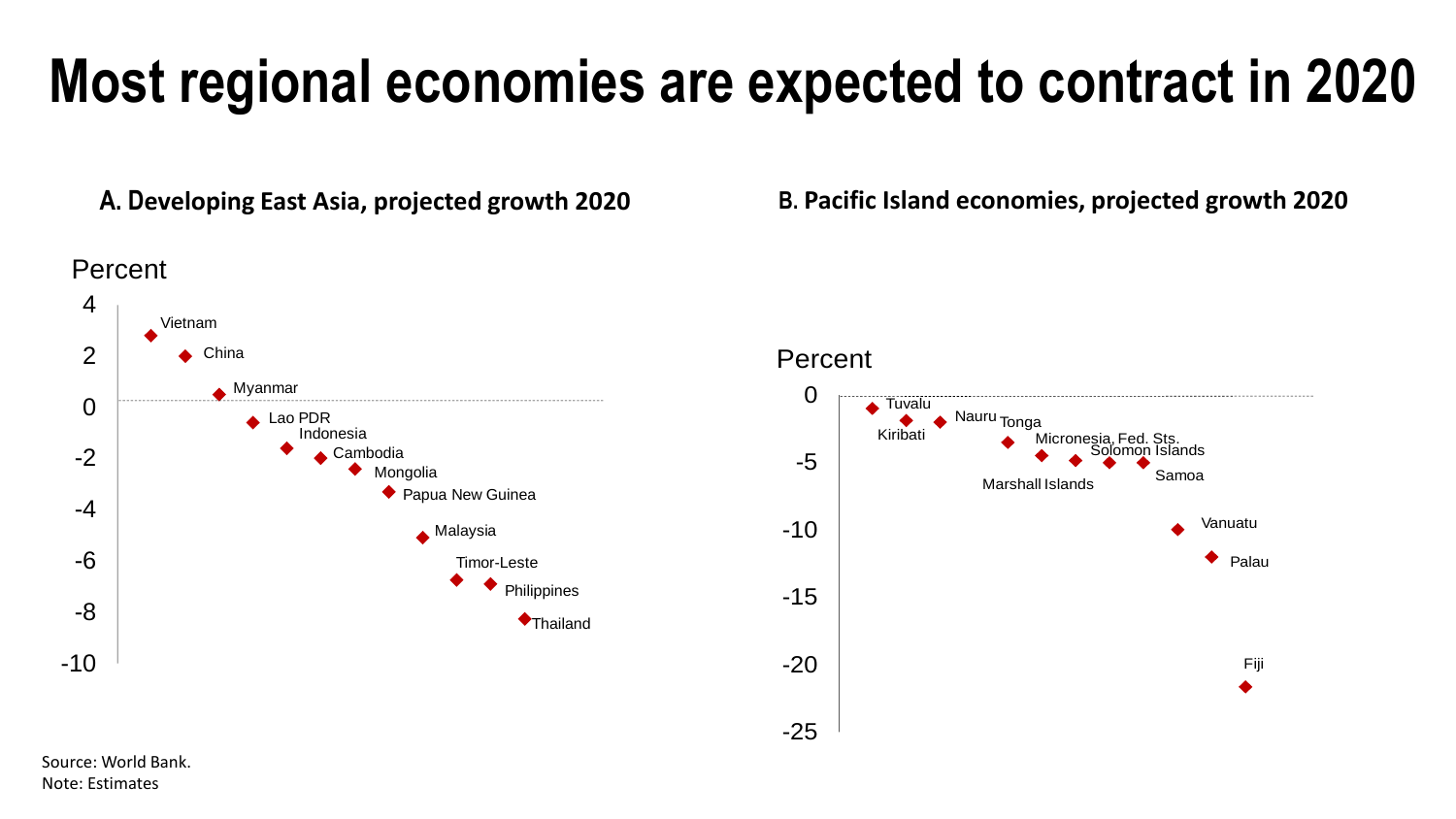#### **Up to 38 million more people could be pushed into poverty**

Change 2019-2020, million



Source: World Bank East Asia and Pacific Team for Statistical Development. Poverty estimates are based on growth forecasts, population projections, and historical growth elasticities of poverty. Note: \$5.50/day (2011 PPP) indicates the poverty line for upper middle-income countries. The baseline and lower-case forecasts are as of September 17, 2020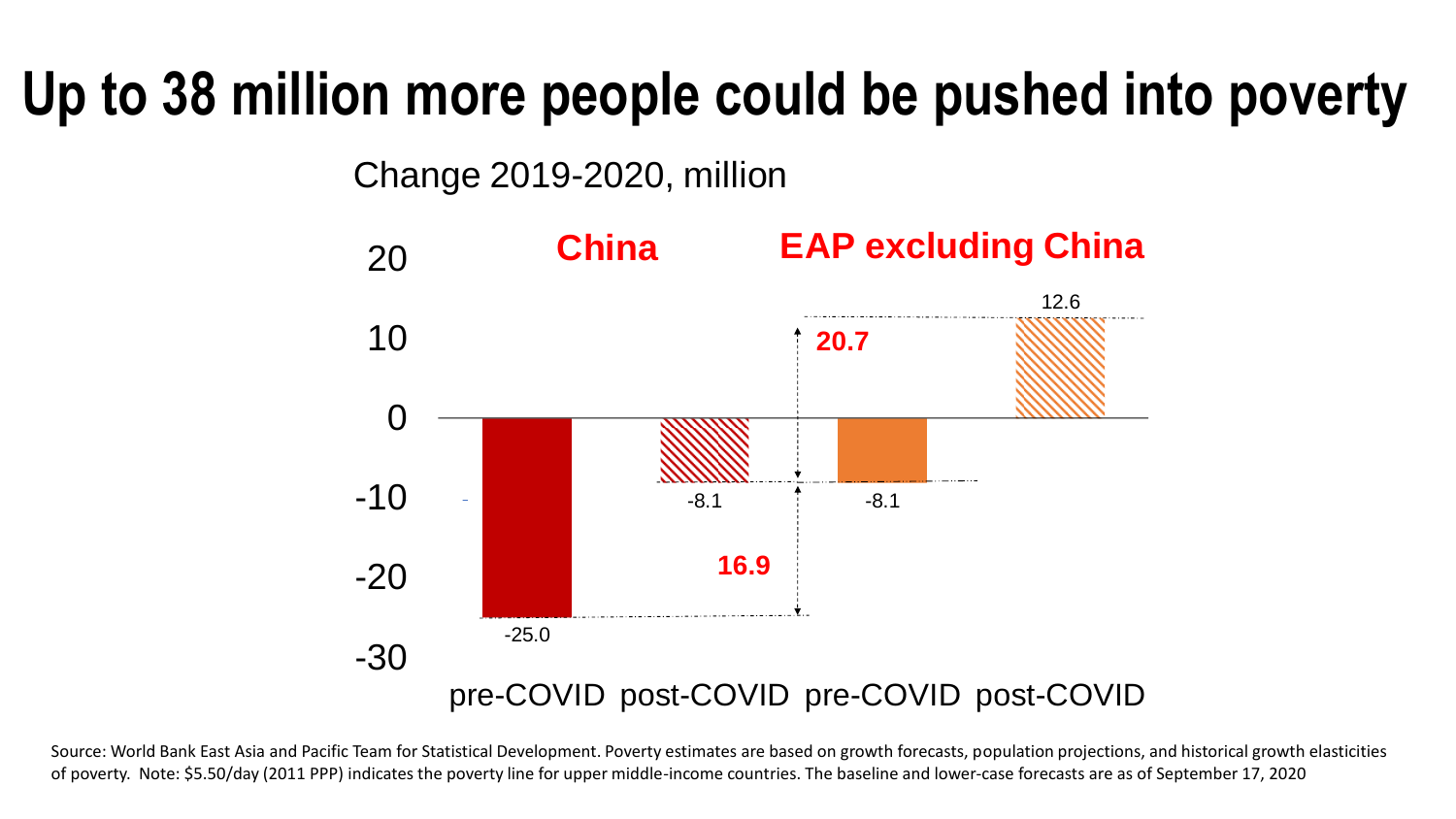## **Some countries are likely to recover faster**



Index, 2018Q1=100

**A. China B. Vietnam**



Source: World Bank. Note: Preliminary projections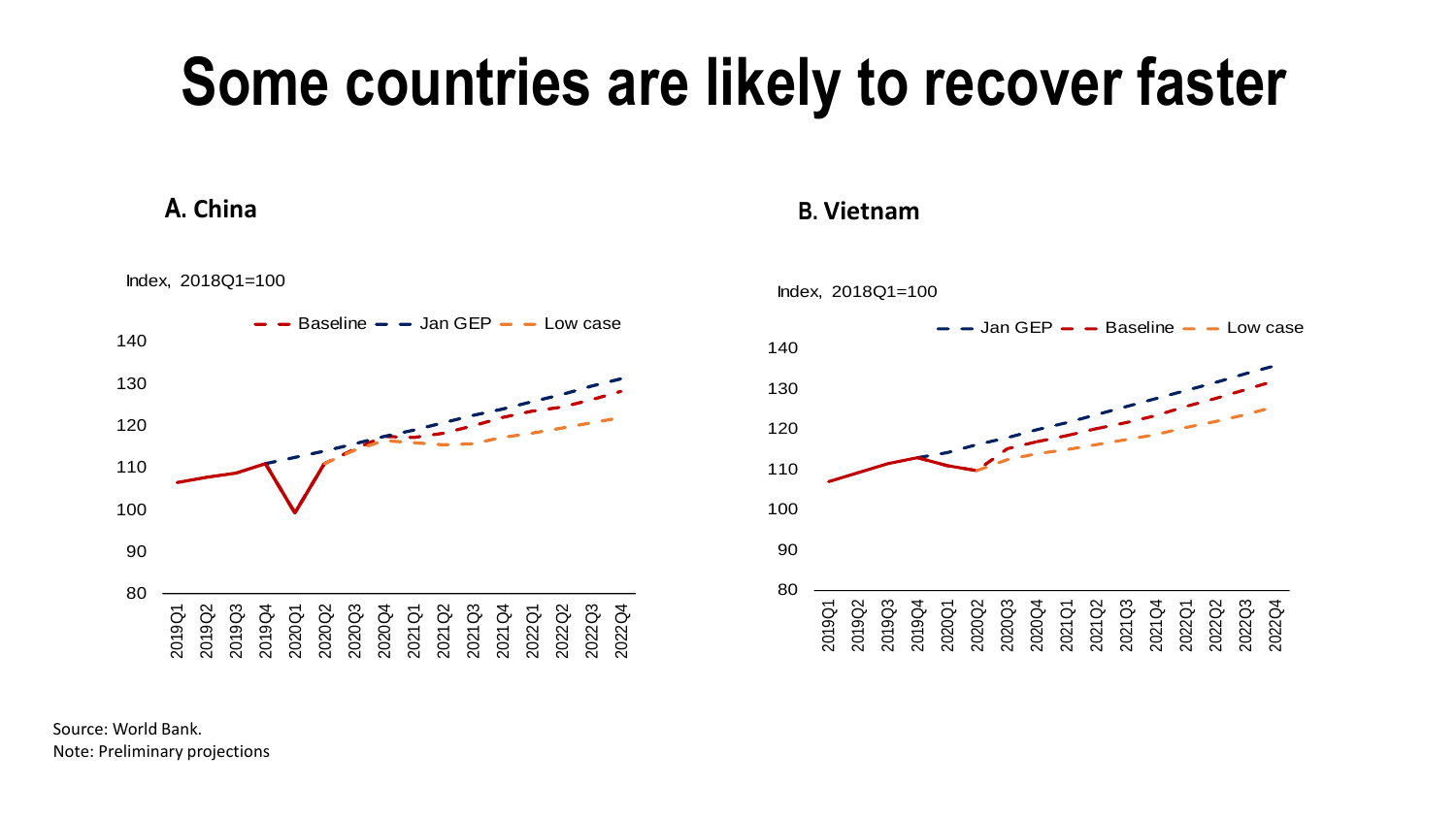# **Recovery is likely to be slower in other countries**



Source: World Bank. Note: Preliminary projections

#### **A. Indonesia B. Philippines**

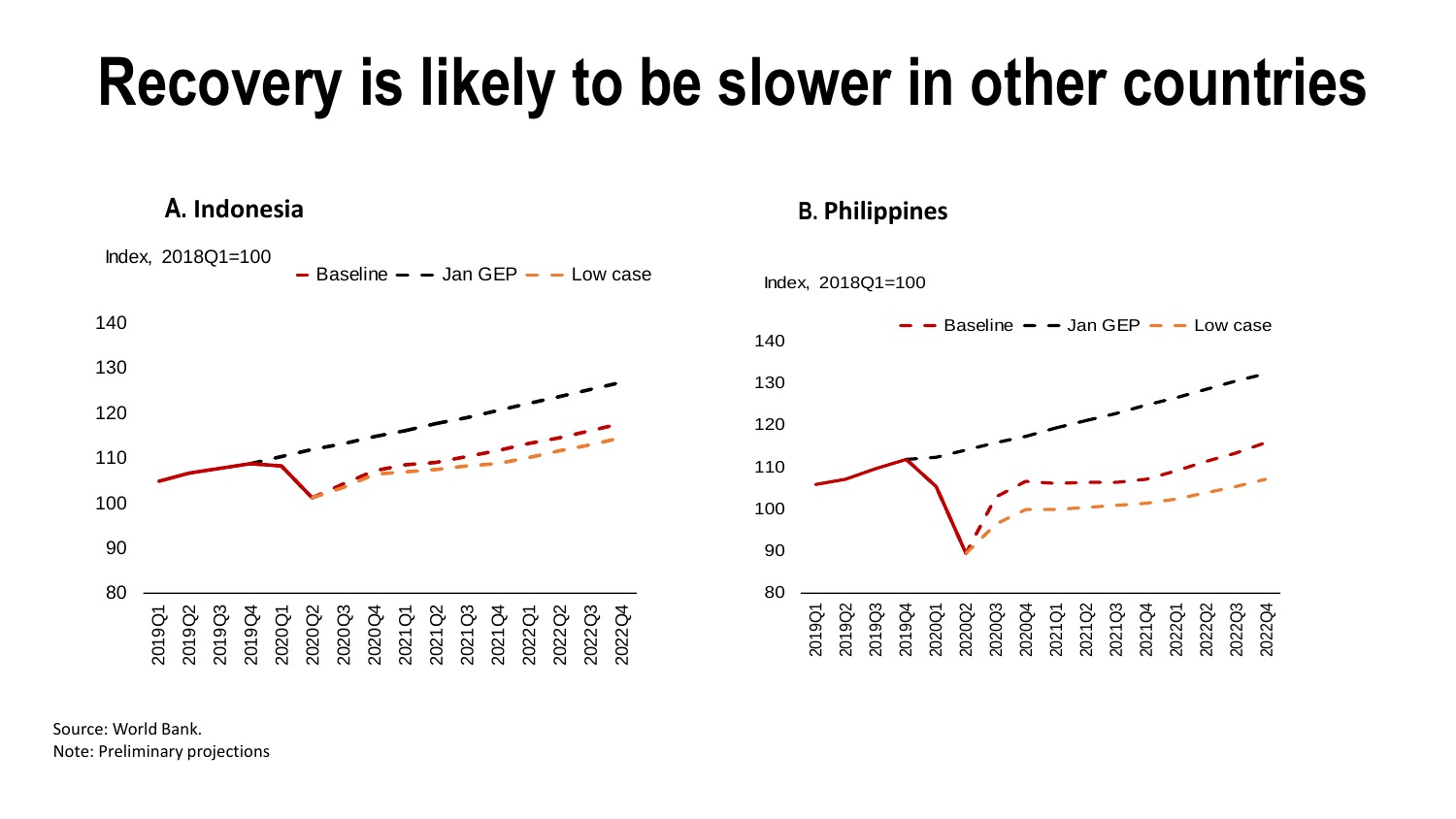### **The COVID-19 shock will hurt longer-term growth**

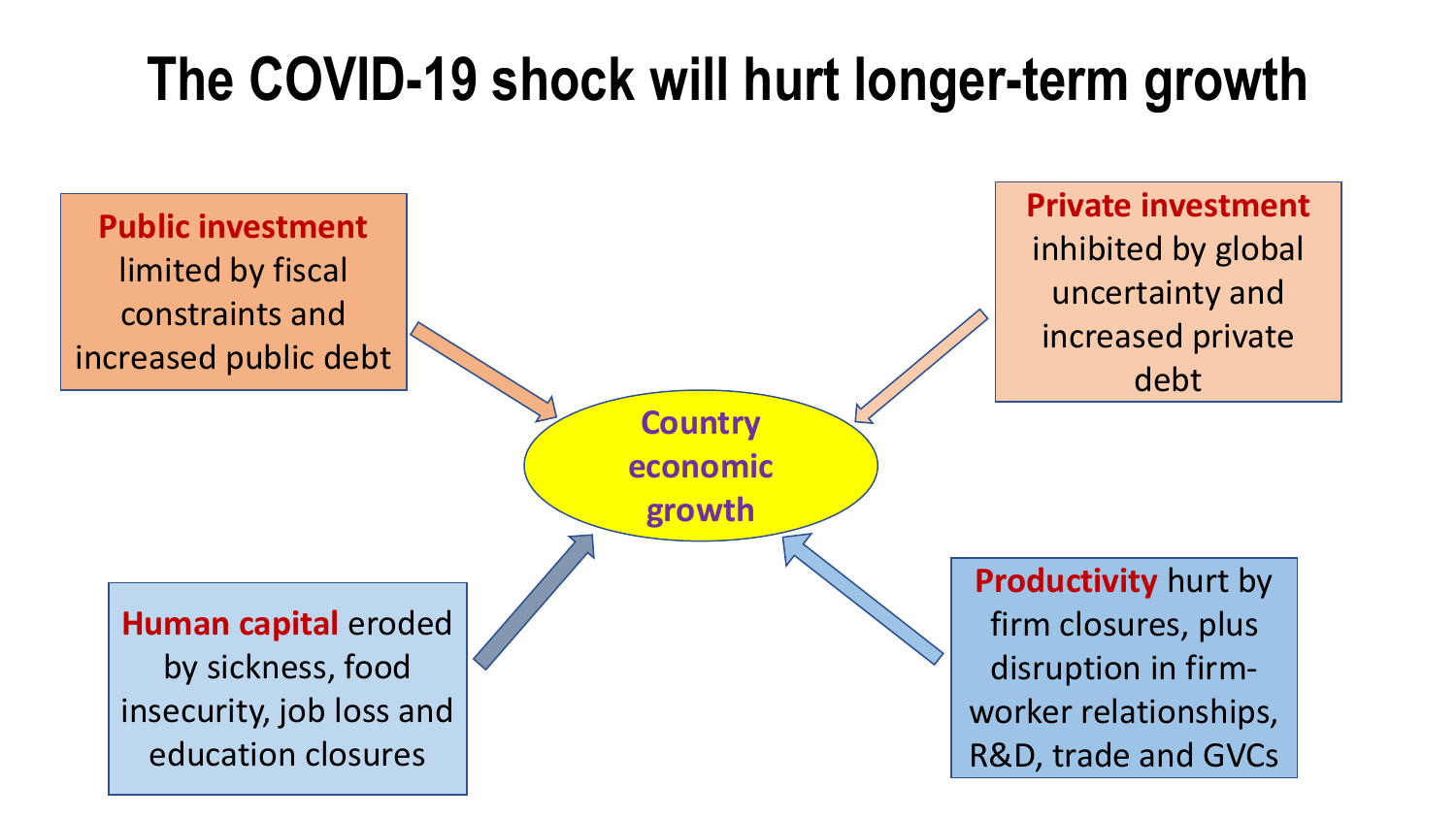# **COVID-19 will dampen potential growth**

**A. China B. EAP excl. China** -2 0 2 4 6 8 10 2010-19 2020-30 (Baseline) 2020-30 (Pessimistic scenario) Percent Capital Labor **THP Human capital** Potential growth 0 1 2 3 4 5 2010-19 2020-30 (Baseline) 2020-30 (Pessimistic scenario) Percent Capital Labor<br>
FFP Huma  $\blacksquare$  Human capital Potential growth

Source: Penn World Tables; World Bank Staff estimations

Notes: GDP-weighted averages of production function-based potential growth. TFP is total factor productivity growth